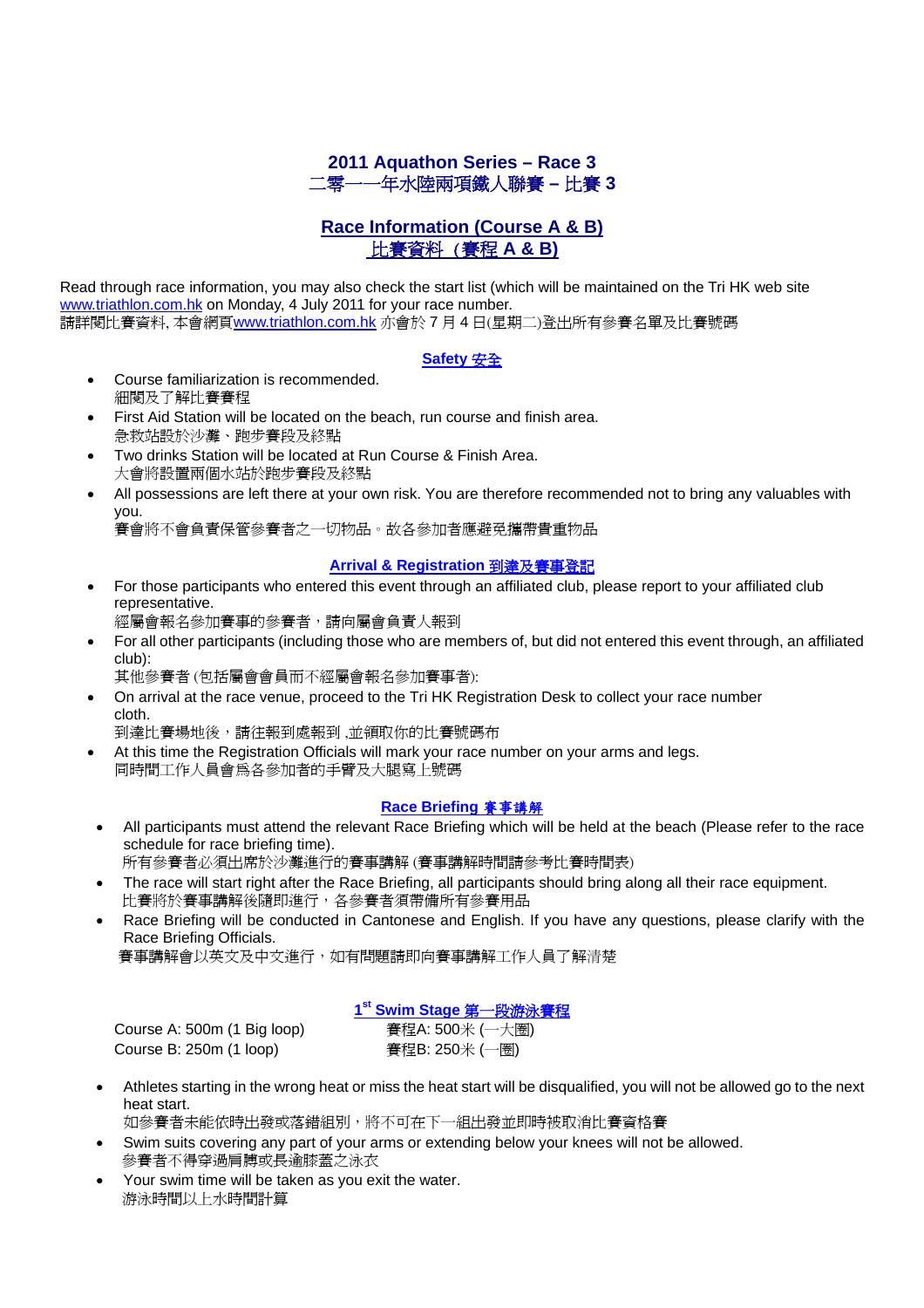#### **Transition** 轉項區

- At the transition area, all participants must place their race equipment at the assigned basket 參賽者必須將比賽用品放在轉項區內的指定籃子裏
- Official will pack the participants' race equipment after the swim for their collection at the **Event Center** after the race.

工作人員將於游泳後收拾各參賽者的比賽用品並在比賽完成後於賽事中心派發

### **Run Stage** 跑步賽程

- Course A (5km): Transition Area  $\rightarrow$  Turning Point A  $\rightarrow$  Turning B  $\rightarrow$  Turning Point A  $\rightarrow$  Transition **Area** Area Area 賽程 A (5 公里): 轉項區Æ 轉折點 A Æ轉折點 BÆ轉折點 AÆ轉項區
- Course B (2.5km): Transition Area  $\rightarrow$  Turning Point A  $\rightarrow$  Transition Area 賽程 B (2.5 公里):  $\Pi$  轉項區 → 轉折點 A →轉項區

 Please collect your run band at the following Turning Point: 請在以下轉折點取跑步紀錄帶:

| <b>Course 審程</b> | <b>Run Stage No of Run Band</b><br>跑步賽程跑步紀錄帶 | Total<br>總數 |
|------------------|----------------------------------------------|-------------|
|                  |                                              |             |
|                  |                                              |             |

- Your race number must be visible on your front throughout the run. Offender will be disqualified 在跑步賽段時必須將號碼布扣在背心前面,違規者被取消比賽資格
- All athletes must wear a running top that securely covers their chests and nipples throughout the run course. Offenders will subject to disqualification.

所有運動員均須穿上上衣,必須遮蓋胸部及不可露點,違規者被取消比賽資格。

- You will be disqualified if you do not return the correct number of run band immediately after finish. 未能於衝線後出示足夠跑步記錄帶之參賽者會被取消資格
- Competitors must count their own laps
- 參賽者需自行計算跑步圈數
- Running on any grass patch or short cut is prohibited. Offenders will be disqualified.
- 嚴禁跑上任何草地或捷徑,違規者被取消比賽資格。
- Glass Containers, headphones and headsets are not permitted during race. Offender will be disqualified
- 在比賽中嚴禁使用玻璃器皿、耳筒或耳機等物件。違規者被取消比賽資格
- All athletes cannot run without shoes on any part of the run course, and must have the foot fully fit into the shoes. Offender will be disqualified.
- 所有運動員禁止赤腳進行跑步,並須穿妥整對運動鞋。違規者被取消比賽資格

## **2nd Swim Stage** 第二段游泳賽程

| Course A: 500m (1 big loop) |  |
|-----------------------------|--|
| Course B: 250m (1 loop)     |  |

審程A: 500米 (一大圈) **謇程B: 250米 (一圈)** 

- Swim suits covering any part of your arms or extending below your knees will not be allowed. 參賽者不得穿過肩膊或長逾膝蓋之泳衣
- Your  $2^{nd}$  swim time will be taken at the finish. 第二段游泳時間時間計算在終點
- Finish Line which will be located at the **beach**  終點位於沙灘